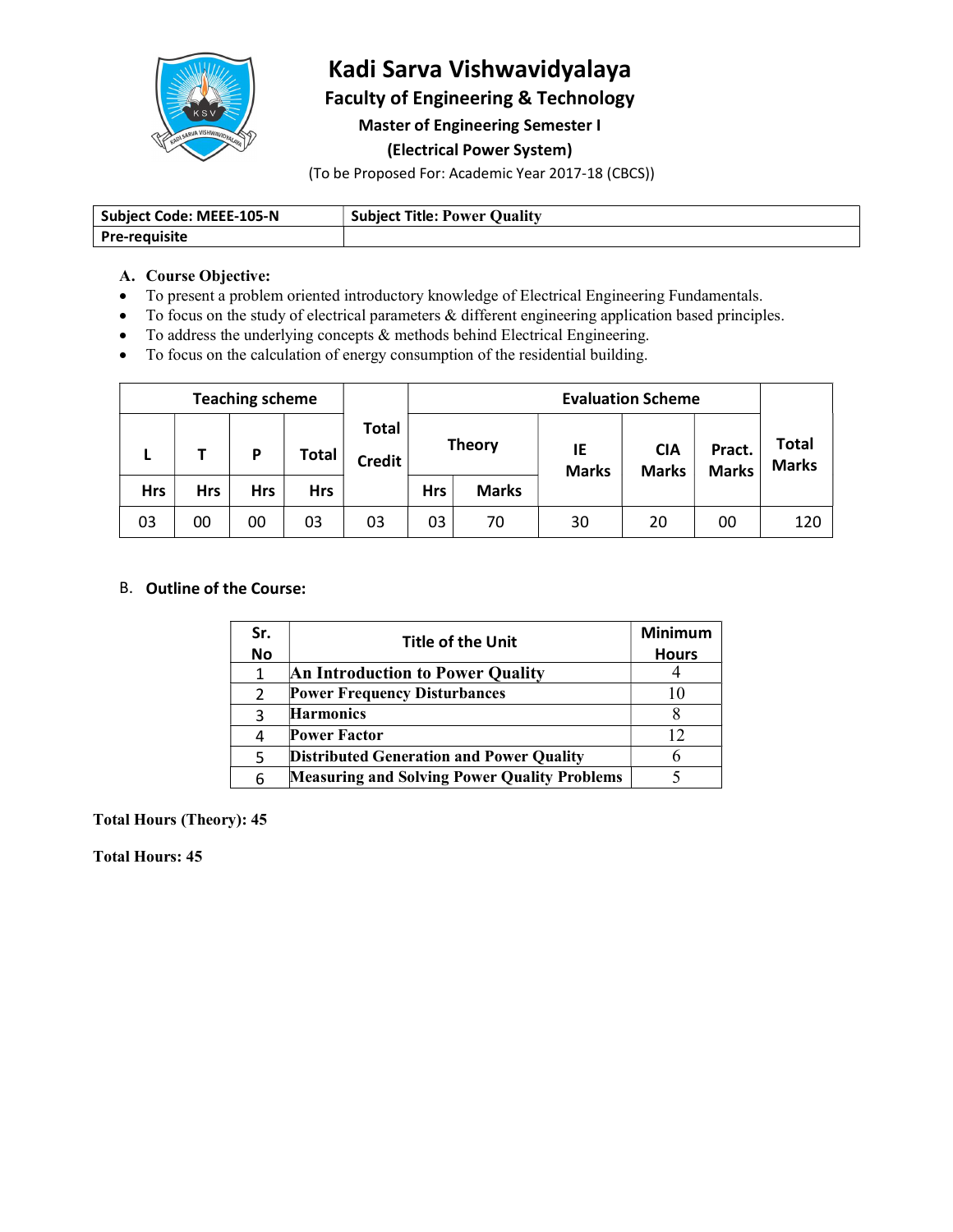

## Kadi Sarva Vishwavidyalaya

Faculty of Engineering & Technology

Master of Engineering Semester I

(Electrical Power System)

(To be Proposed For: Academic Year 2017-18 (CBCS))

### Detailed Syllabus

| Sr.<br>No   | <b>Topic</b>                                                                                                                                                                                                                                                                                                                                                    | Lecture<br><b>Hours</b> | Weight<br>$age(\%)$ |  |
|-------------|-----------------------------------------------------------------------------------------------------------------------------------------------------------------------------------------------------------------------------------------------------------------------------------------------------------------------------------------------------------------|-------------------------|---------------------|--|
|             | Introduction                                                                                                                                                                                                                                                                                                                                                    |                         |                     |  |
| 1           | Definition of power quality- overview of power quality phenomena- Classification of power<br>quality issues, Power Quality standards                                                                                                                                                                                                                            | 4                       | 10                  |  |
| $2^{\circ}$ | <b>Power Frequency Disturbances</b>                                                                                                                                                                                                                                                                                                                             |                         |                     |  |
|             | Introduction, Common power frequency disturbances, Cures for Low-Frequency disturbances,<br>Voltage tolerance criteria                                                                                                                                                                                                                                          |                         |                     |  |
|             | <b>Electrical Transients:</b>                                                                                                                                                                                                                                                                                                                                   | 10                      | 20                  |  |
|             | Transient System Model, Examples of Transient Models and Their Response, Power System<br>Transient Model, Types and Causes of Transients, Examples of Transient Waveforms                                                                                                                                                                                       |                         |                     |  |
| 3           | <b>Harmonics</b>                                                                                                                                                                                                                                                                                                                                                |                         |                     |  |
|             | Definition of Harmonics, Odd and Even Order Harmonics, Harmonic Phase Rotation and Phase<br>Angle Relationship, Causes of Voltage and Current Harmonics, Individual and Total Harmonic<br>Distortion, Harmonic Signatures, Effect of Harmonics on Power System Devices, Guidelines for<br>Harmonic Voltage and Current Limitation, Harmonic Current Mitigation. | 8                       | 20                  |  |
| 4           | <b>Power Factor</b>                                                                                                                                                                                                                                                                                                                                             |                         |                     |  |
|             | Introduction, Active and Reactive Power, Displacement and True Power Factor, Power Factor<br>Improvement, Power Factor Correction, Power Factor Penalty, Other Advantages of Power<br>Factor Correction, Voltage Rise Due to Capacitance, Application of Synchronous Condensers,<br><b>Static VAR Compensators</b>                                              |                         |                     |  |
|             | <b>Electromagnetic Interference</b>                                                                                                                                                                                                                                                                                                                             |                         |                     |  |
|             | Frequency Classification, Electrical Fields, Magnetic Fields, Electromagnetic Interference<br>Terminology, Power Frequency Fields, High-Frequency Interference, Electromagnetic<br>Interference Susceptibility, EMI Mitigation,                                                                                                                                 | 12                      | 25                  |  |
|             | Unbalance:                                                                                                                                                                                                                                                                                                                                                      |                         |                     |  |
|             | Unbalance in three phase power system, Sources of Unbalance, Effect of Unbalance,                                                                                                                                                                                                                                                                               |                         |                     |  |
|             | Other issues:                                                                                                                                                                                                                                                                                                                                                   |                         |                     |  |
|             | DC Offset, Electric Noise, Voltage Fluctuation, Flicker and Power Frequency Variation                                                                                                                                                                                                                                                                           |                         |                     |  |